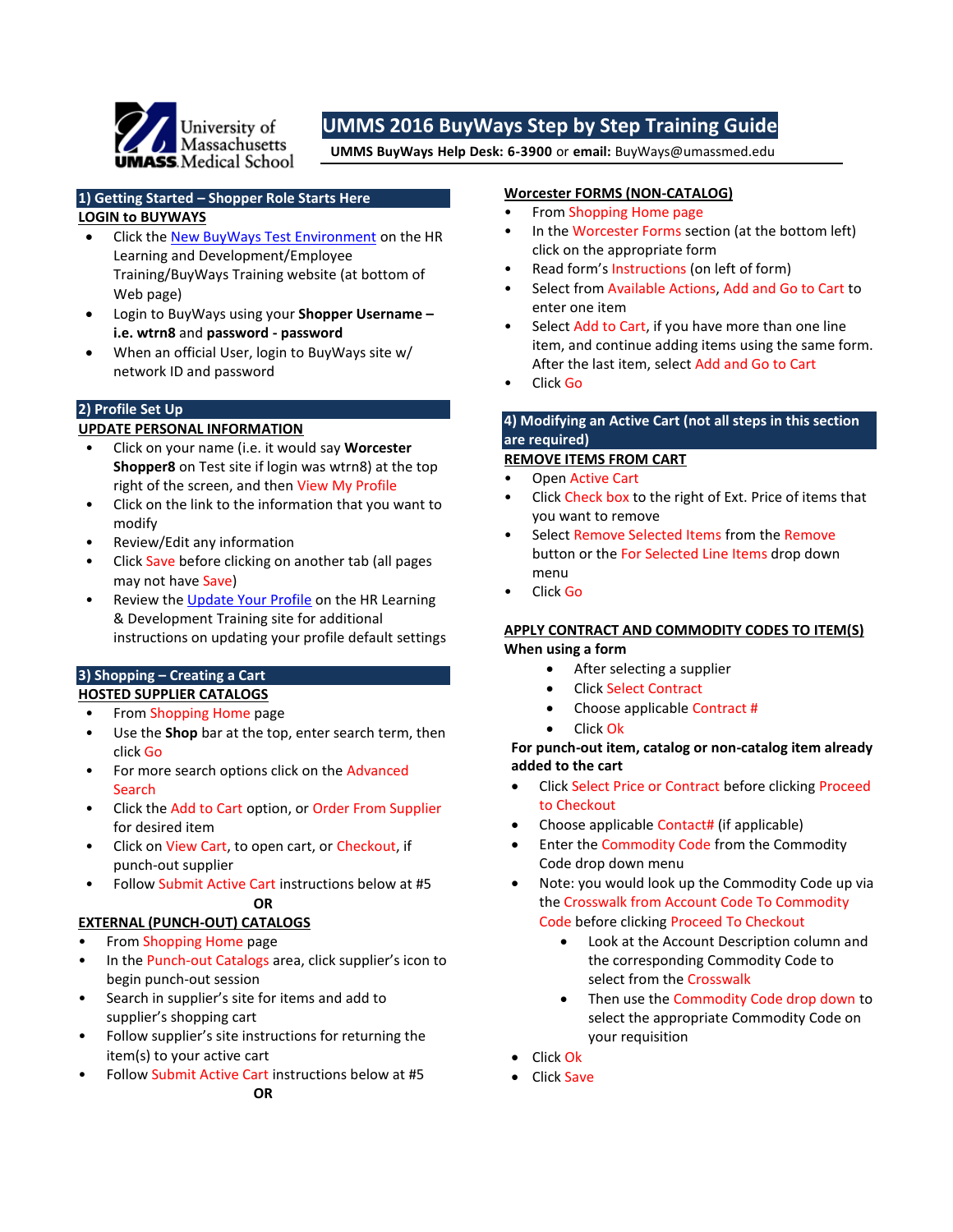# **CHANGE PRODUCT QUANTITY**

**For Catalog items only already added to cart**

• Modify number in Quantity field and Click Save

- **For Form Quantities and Amounts Already Added to Cart**
- Click on the Product Description of item to open the form
- Modify the quantities and/or amounts
- Select Save in the drop down menu and click Go
- Close the form window continue with Step # 5

## **For Punch-out items – not available for all punch-out suppliers**

- Click Modify Items (above Product Description field)
- Modify quantity
- Click Checkout / follow supplier's check out procedures **OR**
- Remove items from cart
- Return to supplier's punch-out site to add necessary quantities

# **MODIFY ACCOUNTING CODES AT THE HEADER**

- Click Proceed to Checkout
- Click Accounting Codes tab at top
- Click Edit in the Accounting Codes box (the top codes is the Header level)
- Enter the appropriate code in the corresponding box (enter Speedtype and Account Code) OR
- Click Edit, then, Click Select Profile Values, Select a CU Value or Select From Your Code Favorites for presaved values
- Click Save

# **SPLITTING ACCOUNTING CODES AT LINE**

- Click on Accounting Codes tab
- Click Edit at line (this will apply to the line and override the Header values)
- Click Add Split
- Select % of Qty, % of Price, Amount of Price, or Amount of Qty
- Click Select Profile Values or Select a CU value or Select from your code favorites to choose pre-saved values for accounting codes
- Enter correct % or amount beneath the price/quantity drop down menu for each chart string
- Click Save to confirm changes

## **ADD INTERNAL NOTES AND/OR ATTACHMENTS**

- Click Proceed to Checkout
- In the Internal Notes and Attachments section, click Edit button
- **Add** a note
- Click Save **OR**
- Click Add Attachment
- Click Browse to find attachment
- Choose attachment
- Click Save

## **ADD EXTERNAL NOTES (TO SUPPLIERS**)

External notes and attachments are for forms or noncatalog items only

- Click Add Attachment
- Click Browse to find attachment
- Choose attachments
- Click Save

# **5) Submit or Assign An Active Cart**

- Once lines/items have been added to cart and modified if necessary
- Click Go to Final Review or Proceed to Checkout button above order and review order for accuracy
- Click Assign Cart to Requisitioner and select assignee, add note to requisitioner if needed
- Click Assign **(NOTE: Shopper Role Privileges Stop Here**)

## **OR**

**For Requisitioners** - skip previous step, click Submit Req for Approvals

## **6) Tracking a Requisition – Requisitioner Role Starts Here**

## **FIND A REQUISITION**

- Click Orders and Documents Icon (at the left)
- Click Search Documents
- Choose My Requisitions, All Records, etc.
- Select a Date Range at the left
- You can filter the search by Supplier, Prepared By, Approved By, etc.
- Click the Requisition Number link
- View the summary detail, approval status or history and add comments if needed

# **(7) Withdrawing a Pending Requisition**

## **WITHDRAW ENTIRE REQUISITION**

- Click Orders and Documents icon (to the left)
- Click Search Documents, then My Requisitions
- Click the Requisition Number link
- In Available Actions drop-down menu, select Withdraw Entire Requisition
- Click Go
- In message box **type your reason**
- Click Withdraw Entire Requisition

## **WITHDRAW A LINE**

- Click Orders and Documents icon (to the left)
- Click Search Documents, then My Requisitions
- Click the Requisition Number link
- Check the appropriate **checkbox** to the right of item price
- In For Selected Line Items drop-down menu, Select Withdraw Selected Items
- Click Go
- In message box **type your reason**
- Click Withdraw Line Items

**\*To learn the BuyWays system, access the Test Site and follow the provided BuyWays Examples.**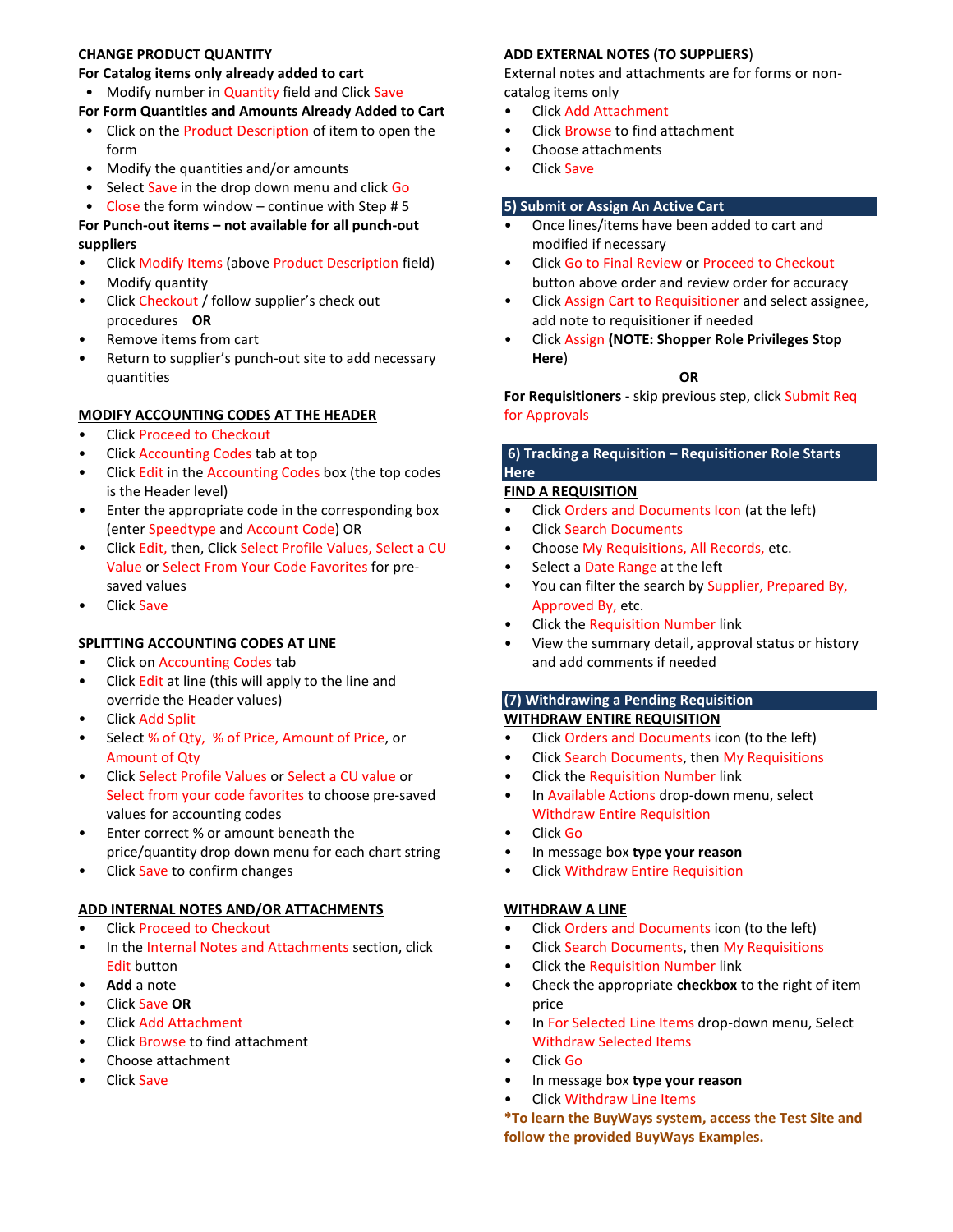# **BuyWays SHOPPER Example I**

**I. Fisher Scientific – Create an External (PUNCH-OUT) CATALOG Order (Shopper) 1) Follow "#1 Getting Started" Instructions from** 

# **Training Guide**

# **2) Follow "#2 – Profile Set-Up" Instructions from Training Guide**

## **3) Shopping – Creating a Cart EXTERNAL (PUNCH-OUT) CATALOG ORDER**

- From Shopping Home page
- Use the **Shop** bar at the top, click on My Carts and Orders and click on Open My Active Shopping Cart
- In the Name This Cart box, rename your cart by entering **Your Last name-Fisher**, click Update
- Click on the link Click Here To Start Shopping
- In the Punch-out Catalog: Fisher Scientific icon to begin punch-out session
- Search in Fisher Scientific supplier's site for item/catalog # **07200573** and click to **search**
- The following item will appear:
	- o **Stripette Paper-Wrapped Disposable Polystyrene Serological Pipettes**
	- o Note: **In Stock**
	- o Enter **2 cases in** QTY box
	- o Click Add To Cart
- Perform another search in Fisher Scientific supplier's site for item/catalog # **19049583** and click to **search**
- The following item will appear:
	- o **Fisherbrand Dotted Canvas Gloves**
	- o Note: **In Stock**
	- o Enter **3 dozen in** QTY box

## o Click Add To Cart

## **Return to BuyWays Site**

- Click on the **Shopping Cart icon**
- Click on Return Cart to Purchasing Application
- Click on Submit

## **4) Modifying an Active Cart**

# **APPLY CONTRACT AND COMMODITY CODES TO ITEM(S)**

# **Enter Key Information**

- **Back in BuyWays**
	- Enter the Commodity Code: **Lab/Research Supplies** from the Commodity Code drop down menu
	- **Note:** you would look up the Commodity Code up

via the Crosswalk from Account Code To Commodity Code before clicking Proceed To **Checkout** 

- Look at the **Account Description** column and the corresponding **Commodity Code** to select from the Crosswalk
- Then use the Commodity Code drop down to select the appropriate Commodity Code on your requisition
- Review the **workflow menu bar** at the top of the screen
- **Go to Account Codes tab, click Edit** 
	- o Enter Speedtype: **119830-WA** (Note: you will know your department **Speedtype)**
	- o Enter Account Code: **739600-WA** (Note: you will know your department **Account Code)**
	- o Click Save

## **5) Submit or Assign An Active Cart**

- Once lines/items have been added to cart and modified if necessary
- Click Go to Final Review or Proceed to Checkout button above order and review order for accuracy
- Click Assign Cart to Requisitioner and select assignee (you may Search For Assignee **Last Name** (i.e. Requisitioner 8)
- Add to profile
- Add Note To Assignee if needed
- Click Assign **(NOTE: Shopper Role Privileges Stop Here**)

## **6) Unassign and Modify a Submitted Cart**

#### **Unassign Your Cart**

From Shopping Home page

- Use the **Shop** bar at the top, click on My Carts and Orders and click on View Draft Shopping **Carts**
- Find **Your Last Name-Fisher**
- Click on Unassign cart

#### **Delete an Item From Your Cart**

Delete Fisherbrand Dotted Canvas Gloves

- Click on the Remove button located to the left of the item
- Click on Proceed to Checkout

#### **Assign Cart**

- Click Assign Cart
- Add Note To Assignee**: Deleted Gloves**
- Click Assign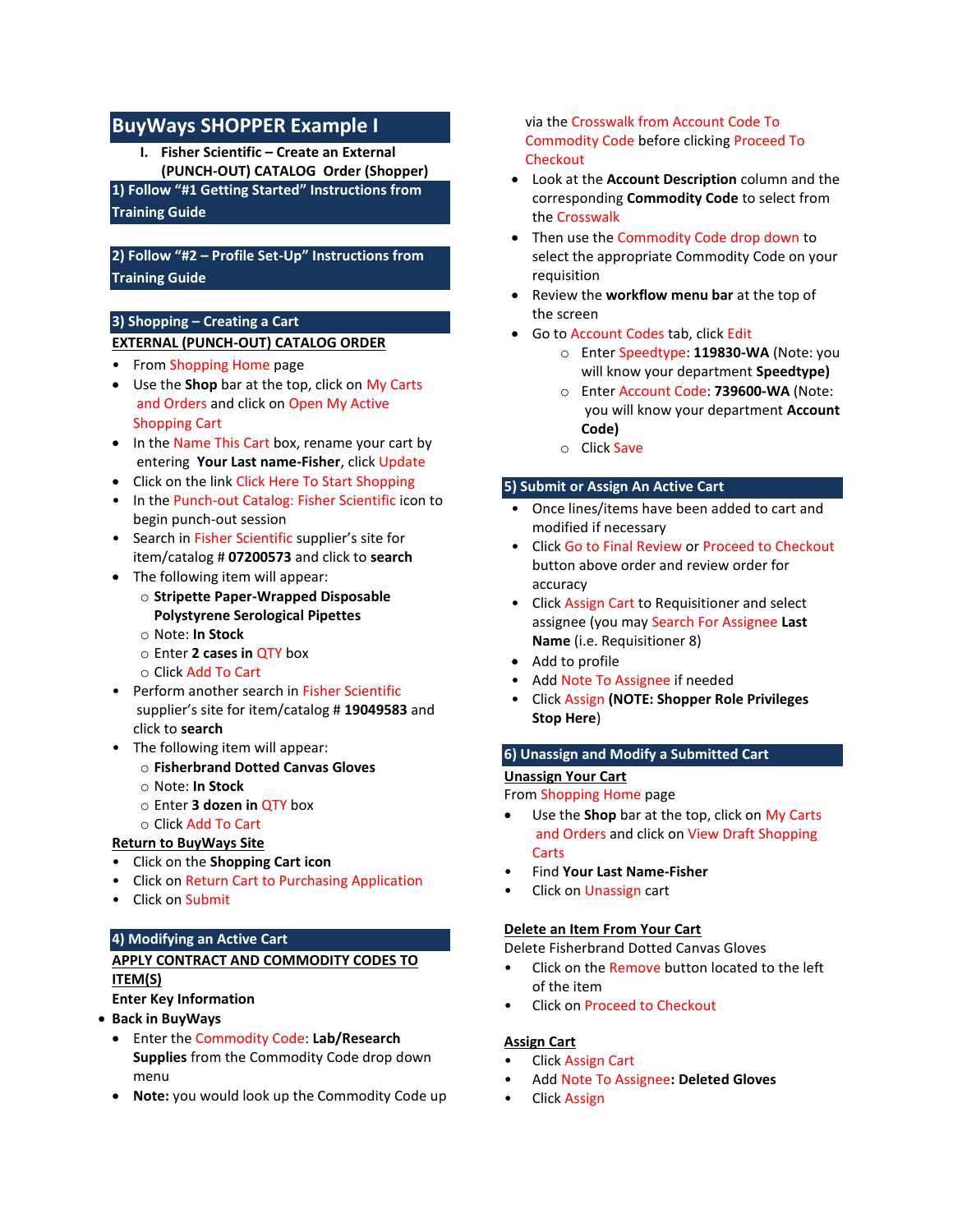# **BuyWays SHOPPER Example II**

**II. Sigma Aldrich – Create an External NON CATALOG Order (Shopper)**

**1) Follow "#1 Getting Started" Instructions from Training Guide**

# **2) Follow "#2 – Profile Set-Up" Instructions from Training Guide**

# **3) Shopping – Creating a Cart EXTERNAL (NON-CATALOG) Order**

- From Shopping Home page
- Use the **Shop** bar at the top, click on My Carts and Orders and click on Open My Active Shopping Cart
- In the Name This Cart box, rename your cart by entering **Your Last name-Sigma Aldrich**, click Update

## **SHOP FOR AN ITEM NOT AVAILABLE IN A CATALOG**

- Click Add Non-Catalog Item
- In the Non Catalog Item **box**:
	- o Enter **Vendor box**: Sigm (Sigma Aldrich will roll down)
		- **EXECLICE Distribution Methods (if** manual, will not automatically go to the vendor)
	- o Enter in Product Description box: **Very Specific Microscope**
	- o Enter in the Catalog No. box: **12345** (NA if there is not catalog #)
	- o Enter Quantity box: **1**
	- o Enter in the Price Estimate box: 5,100.00
	- o Enter in the Packaging box: EA-Each
- Save and Close the box

## **4) Modifying an Active Cart**

## **Associate a Contract**

- Click Choose Contract
- **Select**: **MHES-D25 (Lab Equipmant)**
- Click Ok

## **APPLY COMMODITY CODES AND COST CENTER TO ITEM(S)**

## **Verify Commodity Code**

- Go to **Home/Shop** (house icon) on left side screen
- Under Procurement Forms (scroll down on left bottom corner of screen), click Worcester
- Review **Commodity Code Cross Walk** o Review **column B**, find **763210**
	- Account for **research equipment/equipment capital (Excludes IT)**
- Return to your cart
	- o Click **cart icon**
	- o Mouse over My Carts and Orders
	- o Click Open My Active Shopping Cart
	- o Select the **Commodity Code**: **Equipment Capital (Excludes IT)**
- Proceed to Checkout
- Review the workflow menu bar for issues
- Go to Account Codes tab, click Edit
- Enter Speedtype: **119830-WA** (Note: you should know your department **Speedtype)**
- Enter Account Code: **739600-WA** (Note: you should know your department **Account Code)**
- Do not need to touch any other fields
- Click Save

# **ADD EXTERNAL ATTACHMENT AND INCLUDE YOUR QUOTE ID IN NOTES**

## **Add External Attachment**

- From the workflow menu bar, click External Notes and Attachments
	- o Click Add Attachments, click Select files
	- o Attach a file from your desktop, click Save Changes
	- o Click Edit, Add Note, Save

## **Assign Cart and Include Your Quote ID In Notes**

- Assign Cart to a Requisitioner (refer to Training Guide if needed)
	- o Include the Quote ID in the notes, Assign
- Go to My Carts and Orders
- Click Open My Active Shopping Cart

## **Unassign Cart and Reassign Cart**

- Click Unassign, Proceed to Checkout, click PR Approvals tab
	- View Approvers, Close
- Click Assign Cart (to reassign the cart)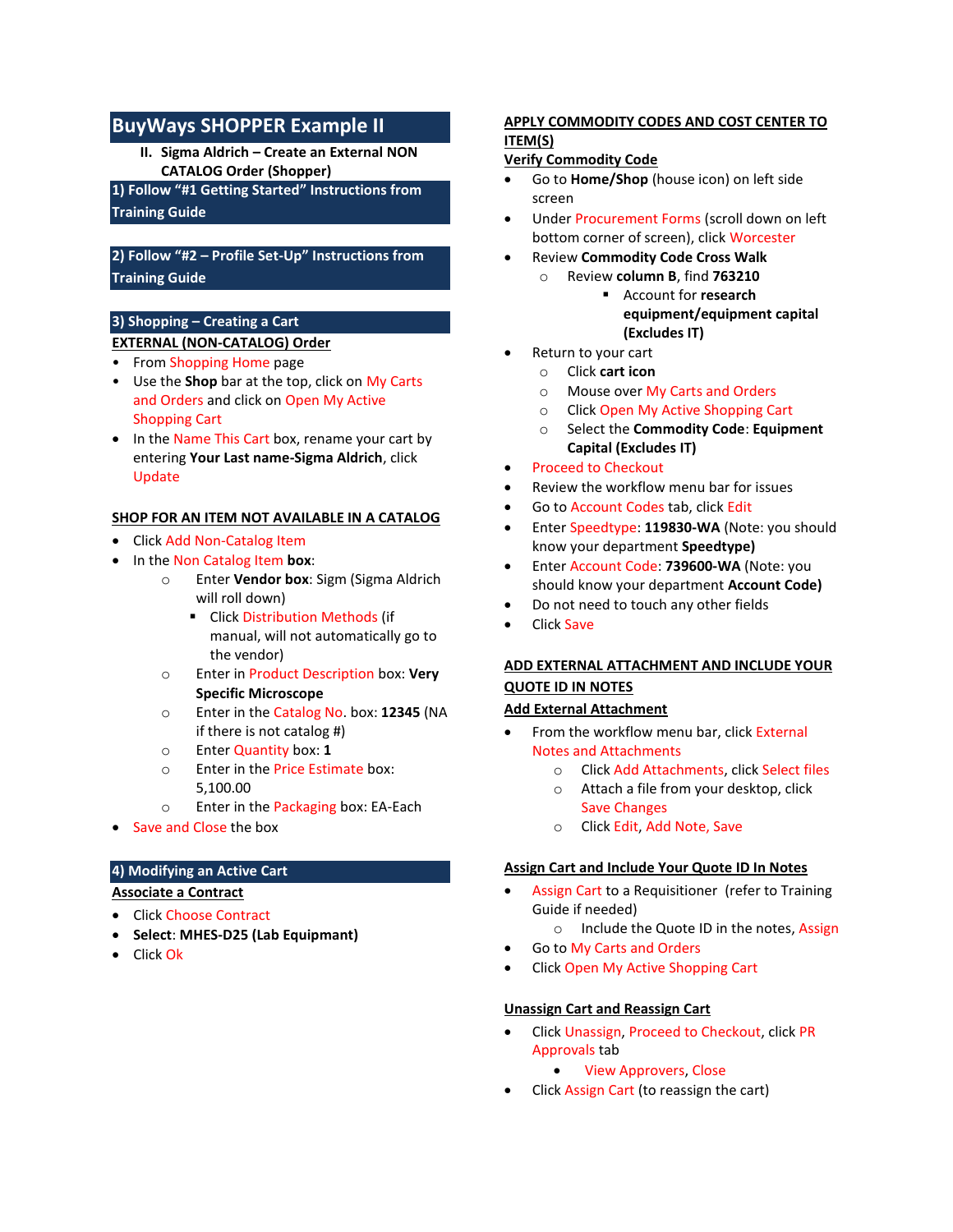# **BuyWays REQUISITIONER Example I**

- **III.** Fisher Scientific Act on Your Fisher **Shopper Cart (Requisitioner)**
- **1) Follow "#1 Getting Started" Instructions from**

**Above but Login as a Requisitioner**

# **2) Act on the Fisher Shopper Fisher Cart**

## **Find Carts Assigned to You**

- Click Action Items, then Carts Assigned to Me
- Find your **Fisher** cart, and click the cart name **Return Cart**
- Click Return Cart, then Cancel

## **Review Information**

• Review Commodity Code and click Proceed to **Checkout** 

- Review information on Requisition tab, Summary
	- Open Comments tab, read notes from Shopper

# **Create a Split Distribution**

- Click the **Accounting Codes** panel's **edit** button
	- Click Add Split
	- Select % of Quantity
	- Enter **50** in the **% fields**
	- Update the second Speedtype to **118101**
		- Retain the same **Account Code**

# • Click Save

## **Submit Requisition**

- Click Submit Requisition
- Click Approvals Tab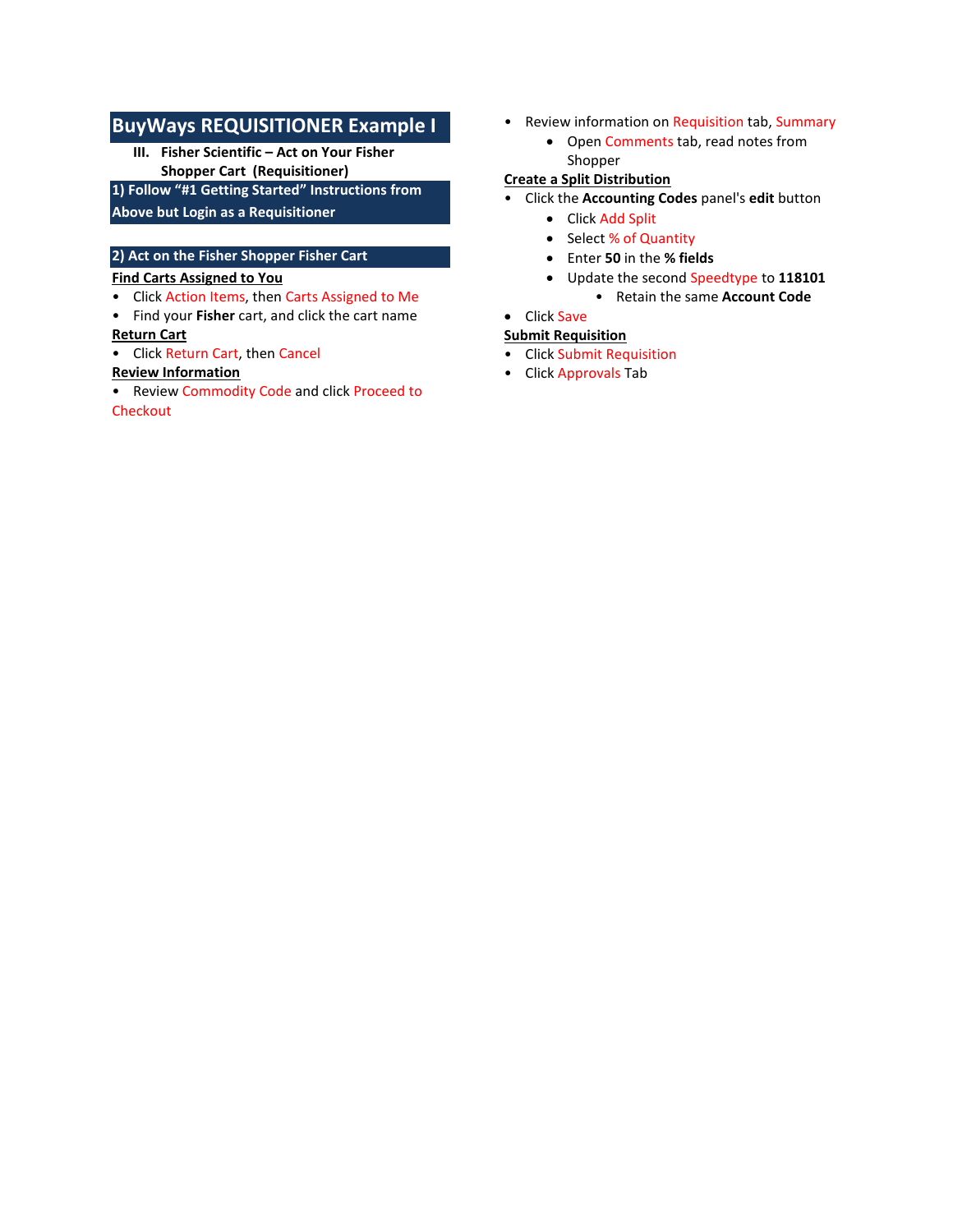# **BuyWays REQUISITIONER Example II**

**IV. Sigma Aldrich – Act on Your Sigma Aldrich Shopper Cart (Requisitioner)**

**1) Follow "#1 Getting Started" Instructions from** 

**Above but Login as a Requisitioner**

- **2) Act on the Sigma Aldrich Shopper Cart Find Carts Assigned to You**
- Click Action Items, then Carts Assigned to Me
- Find your **Sigma Aldrich** cart, and click the cart name

## **Review Information**

- Review Contract
- Review Commodity Code and click Proceed to **Checkout**
- Review information on Requisition tab, Summary
	- Open External Notes tab
	- Note attached file
- Click Final Review

## **Submit Requisition**

- Click Submit Requisition
- Click Approvals Tab
	- In the Department Approval box, click View Approvers